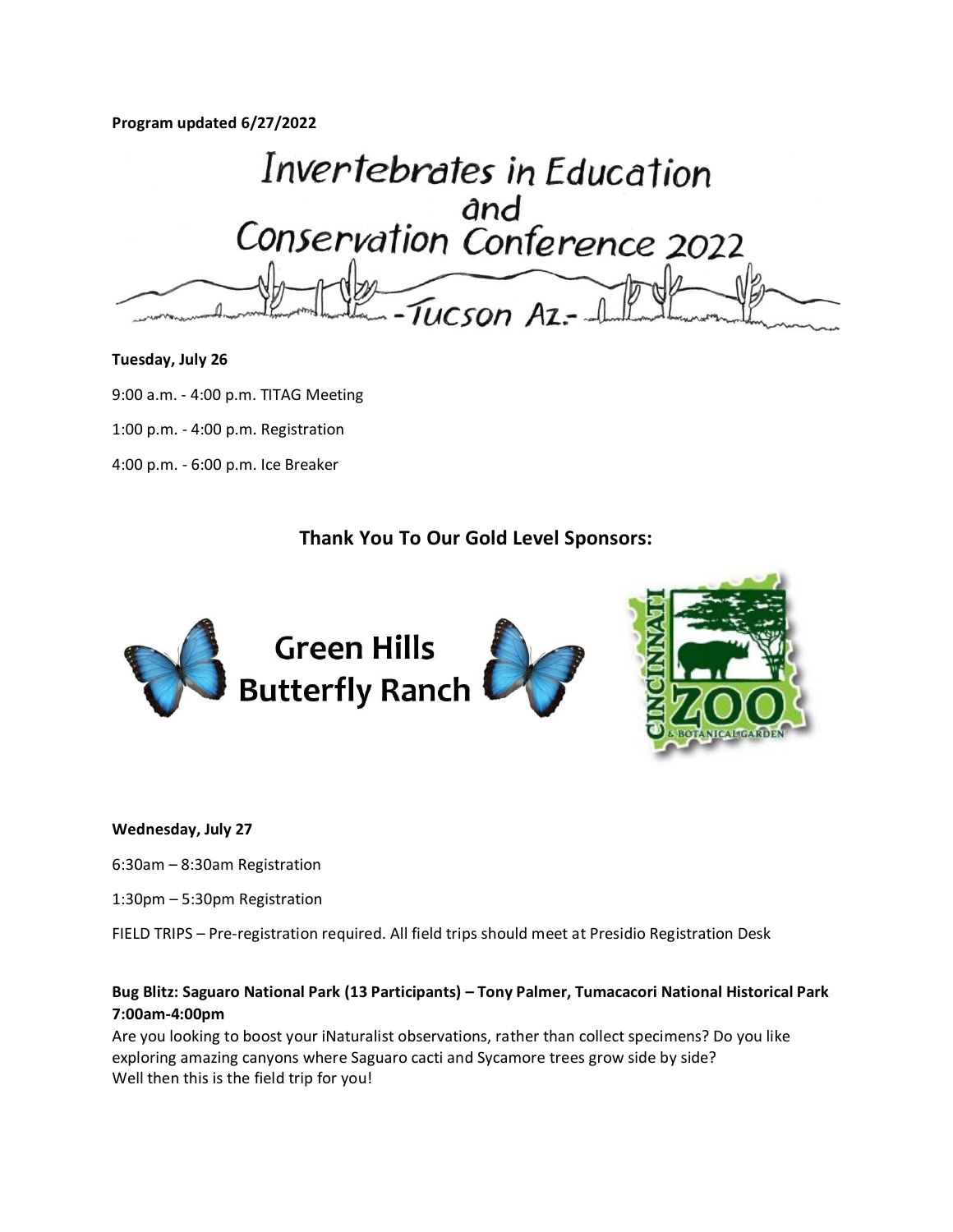Take a trip to Saguaro National Park, where we will be granted access to a secluded area of the Rincon Mountains where perennial waters fill tinajas and support a wide variety of wild creatures in a very unique habitat. Make sure to bring close toed shoes, sun protection, in addition to lots of snacks and water for this canyon adventure. After exploring the canyon we will visit the Visitor Center and drive around the Cactus Forest Loop, of Saguaro NP (time permitting).

Space is limited to 13 participants, and this is a no collecting field trip.

# **Border Bugs 2022 (12 Participants) – Jim Melli, San Diego Natural History Museum 7:15am-4:00pm**

We will explore the beautiful Pajarito Wilderness just north of the border. The proximity to the border and variety of habitats ranging from Madrean woodlands, desert grasslands, streams, ponds, and rocky hillsides bristling with ocotillo and agave ensure that something groovy will show up. Critters, more common in Mexico, sometimes steal across the border into this area. If we're lucky, we may encounter a brown vine snake or other Mexican specialties. For sure we will find some cool bugs. Full day field trip. This trip is to enjoy the wonders of this spectacular area, so lets leave the bugs behind.

# **PEPSIS AND POETRY (24 Participants) – Zack Lemann, Audubon Insectarium NOLA 7:30am-4:00pm**

Environments hot and xeric | Need not be things esoteric Come have some fun | In the desert sun And your joy will be atmospheric!

This land has a special aura | And neat bugs are in it for ya Come drive around | Where arthropods abound It's the place known as Sonora

The limerick as lure. But really, who needs it when you have the habitat variety, monsoon-generated activity, and incredible insect and spider diversity of southeast Arizona? This field trip will give participants a chance to observe and responsibly collect bugs both common and rarely encountered, many of which are so beautiful they'll take your breath away. We'll discuss natural history, ecology, and the never-ending debate of chocolate versus vanilla as we meander through the Santa Rita Mountains.

#### **Tucson Botanical Gardens (12 Participants) – Led by the Botanical Garden 8:30am- 10:30am**

Enjoy Tucson's midtown oasis during monsoon season! A brief overview of the Gardens' history will be followed by a tour of the Gardens led by the Horticulture Manager. Topics during the tour will include an overview of the Gardens' integrated pest management program, bee box partnership, and soil formation. After the tour of the grounds, the Curator of the Tropical Conservatory will discuss the butterfly program, including a visit inside the greenhouse to see orchids and other tropical plants (butterflies are not present in the summer months). Following the tour, participants can then self-guide to areas of interest, and consider visiting the café and gift shop. Conservative specimen collecting is allowed on this field trip.

#### **Arizona-Sonora Desert Museum (12 participants) - 9:00am – 10:30am**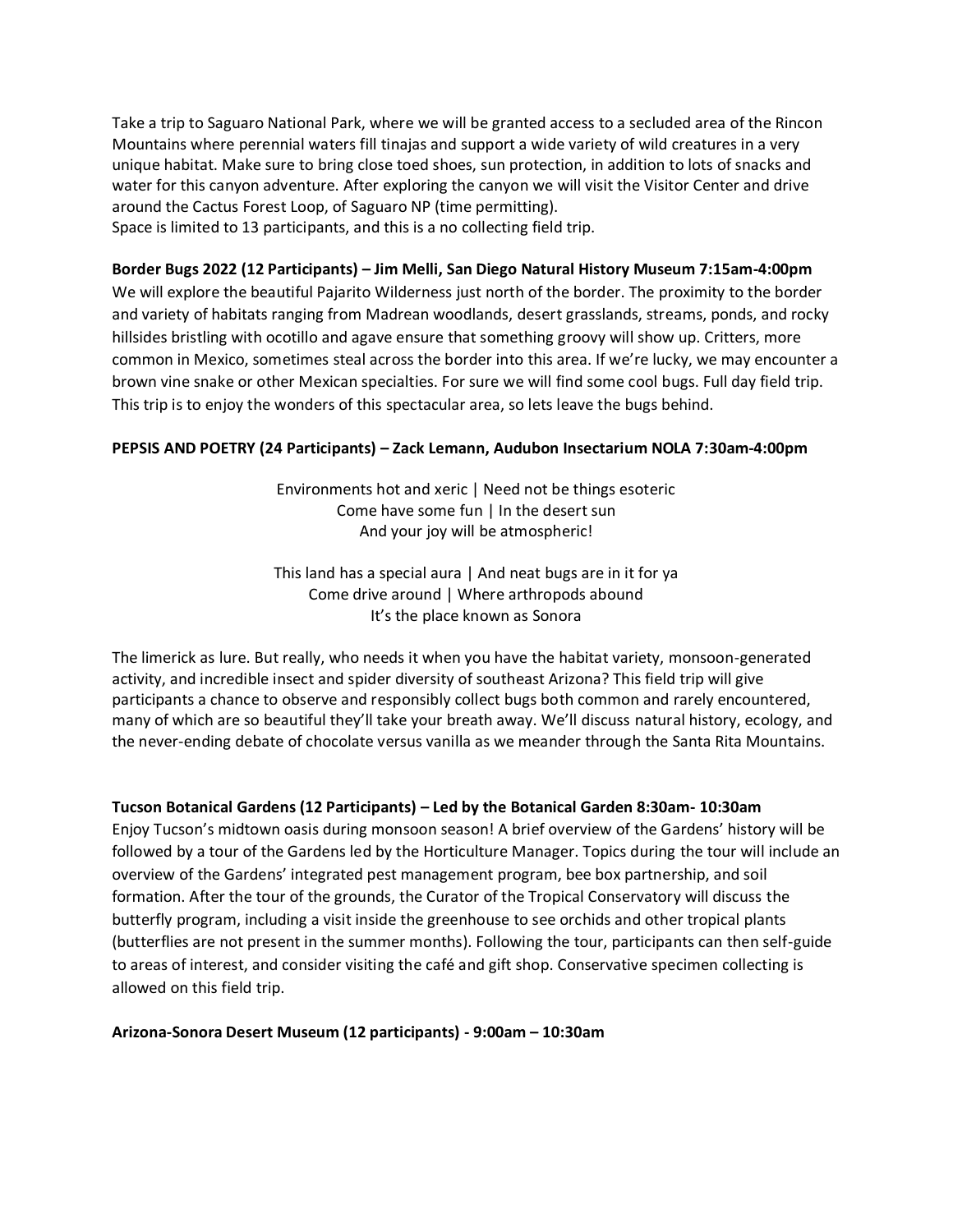# EVENING EVENTS 5:30pm – 9:00pm Welcome, Keynote Presentation, and Reception

IECC 2022 Keynote Speakers, "The Bug Chicks", Kristie Reddick and Jessica Honaker.

Kristie Reddick and Jessica Honaker are "The Bug Chicks": entomologists, educators and sci-comm professionals who teach about the fascinating world of arthropods. Through videos, digital media and in-person teaching, they inspire people to open their minds and learn about these often-maligned animals. Their signature style blends science education with social-emotional learning and uses bugs as a vehicle to talk about concepts like recognizing implicit biases, prejudice, growth-mindset and empowerment. They've worked all over the world and their latest project, the award-winning curriculum DIFFERENT, blends STEM and SEL to create an evidence-based, positive mindset shift in students.

**Thank You To Our Silver Level Sponsors:**











................................... 12055 E 49th Ave Unit G Denver CO 80239 office@LPSimports.com  $(303) 371 - 6004$ w.LPSimports.com



**Thursday, July 28**

7:00am - 4:00pm Silent Auction

7:00am - 4:00pm Registration -- Registration may close during paper sessions and lunch.

PAPER SESSIONS

8:00am Welcome and Announcements Presidio



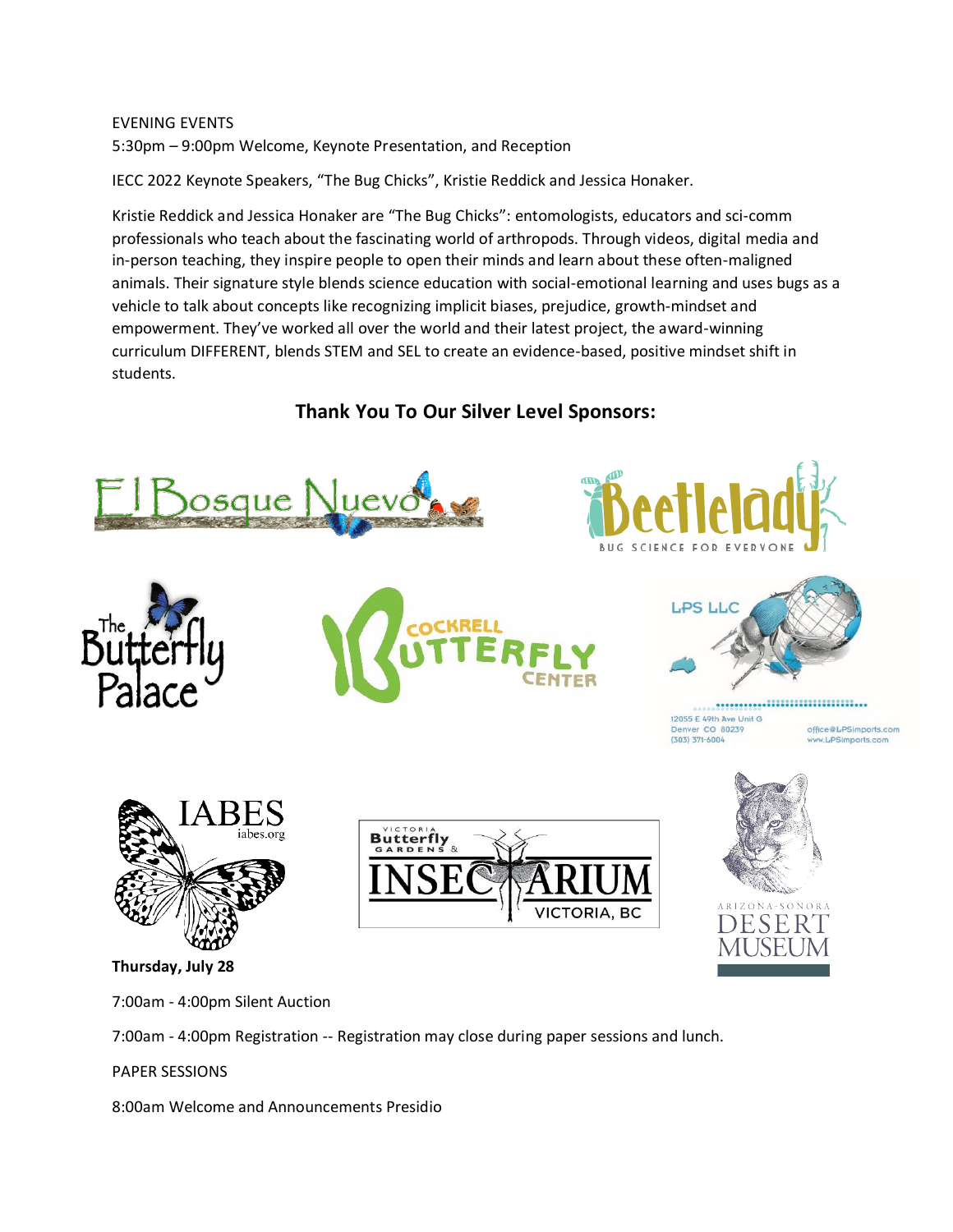#### 8:10am – 9:40 am Insect Monitoring: From Evergreen to Everglades

#### 8:10am - 8:30am Jaret Daniels - Florida Museum of Natural History

#### **Drones, Monarchs, and Milkweed: Using AI and Deep Learning to Monitor Roadsides**

Florida Department of Transportation-maintained roadsides were found to harbor sizeable populations of two focal milkweeds important for the spring re-migration into the Deep South. Using this past work as a baseline, we conducted a proof-of-concept project to test the effectiveness of using drones and AI/deep learning to help identify milkweed plant populations. The results could potentially be used to help track plant populations over time and evaluate if they are increasing, decreasing, or stable in support of the Nationwide Monarch CCAA. It also has potential applicability for other managed landscapes.

#### 8:30am – 8:50am Erin Mills – Houston Botanic Garden

#### **Golf to Garden**

An underutilized golf course is converted into a Botanic garden and what once was a monoculture of non-native turf grass is allowed to re-naturalize and flourish with life. This creates new habitat and new opportunities for arthropods of all kinds. It also creates opportunities for citizen science! We'll explore the plants that have moved in and the pollinators, herbivores, and predators that are taking advantage.

#### 8:50am – 9:10am Logan Crees - USDA/ARS Invasive Plant Research Laboratory

#### **Insect Bio-controls in the Florida Everglades**

Using insect biological control agents for invasive weeds is an ever-growing field with new insect species being approved for release every year. In Florida, the vast expanse of the Everglades ecosystem is the setting for many of these insect and plant interactions. From floating water hyacinth to vining old world climbing fern, and impenetrable forests of Melaleuca, biological control insects play an important role in the conservation of Florida's "River of Grass". I'll cover the selection, approval, mass rearing, release, and outcomes of several decades of biological control implementation in the pursuit to help conserve and restore North America's largest wetland ecosystem from invasive plants.

#### 9:10am-9:20am Hannah Atsma - University of Florida (Short)

#### **Vertebrate Surveys Through Mosquito Blood Meal-Derived DNA at the DeLuca Preserve**

Biodiversity surveys are essential to understanding the occurrence of endangered and invasive species. Surveys can be problematic due to cost, time, difficulty traversing habitats, and challenges associated with species that are cryptic or in low numbers. Previous studies proposed using DNA fragments in the environment to detect vertebrate diversity. Similarly, we propose using mosquitos (known to feed from all terrestrial vertebrate classes) and their blood meals as a source for vertebrate DNA to detect the biodiversity in the flatwood forest system of central Florida at the Deluca Preserve to explore mosquito blood meals as a novel method for vertebrate sampling.

# 9:20am - 9:30am Erin Sullivan – Woodland Park Zoo

#### **Pollinators for All: Building Inclusive Pollinator Gardens**

Woodland Park Zoo has historically had a butterfly garden but in 2019 we decided to make a more inclusive garden which would allow people who do not come on grounds to the zoo to learn a little more about pollinator gardens. At the same time, we started working on a pollinator garden on the Capital Campus in Olympia, WA. We will share the story of the design of these new gardens.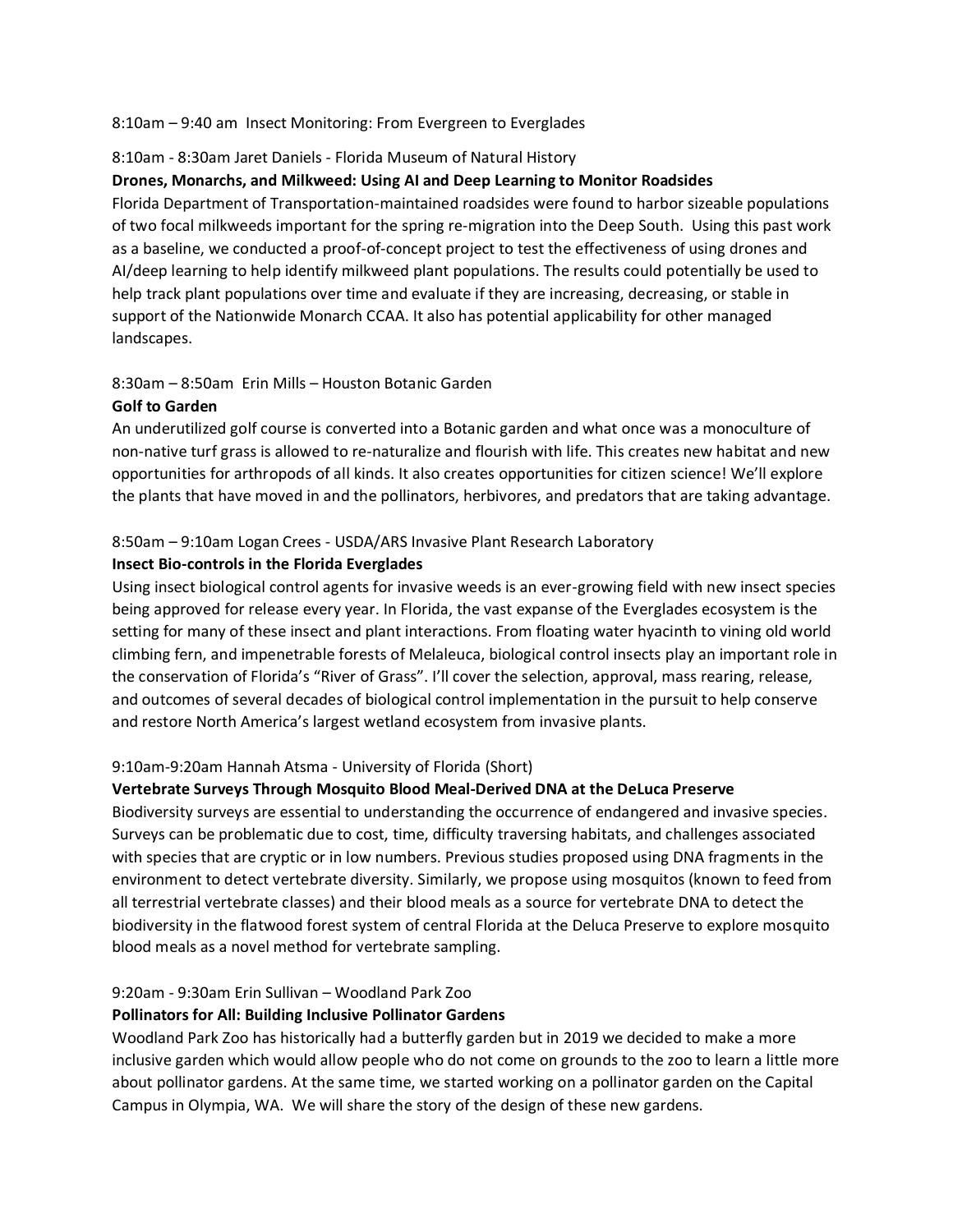# 9:30am-9:40am Bob Herndon – US Fish and Wildlife Service

# **Holding the Line: Strength in Partnerships**

During the pandemic, many invertebrate seizures were passed along to IECC facilities. These partnerships have developed through connections made at IECC. Let's see the results of what we've done together.

9:40am-10:00am Announcements and Break

10:00am – 12:00pm Largely Lepidoptera Conservation (With Special Guests!)

10:00 am – 10:20am Tim Becker - ZooAmerica North American Wildlife Park & Erika McKinney - Pennsylvania Department of Military and Veterans Affairs.

# **A Regal Fritillary Story 2011 – 2022; An Update on the Partnership between ZooAmerica North American Wildlife Park and Fort Indiantown Gap Military Reservation**

Fort Indiantown Gap Military Reservation (FIGMR) has the last population of regal fritillaries remaining east of Indiana and is the last population of the eastern subspecies (*Argynnis idalia idalia*). Our presentation discusses the current status of *A. idalia idalia* at FIGMR, and results of the partnership with ZooAmerica to rear regal fritillaries for reintroduction. A summary of egg production and fertility in our rearing lab will be presented. Also outlined are improvements to our overwintering protocol, the results of studies on the effect of violet species on larva growth, and prevalence of Wolbachia within the FIGMR population.

10:20am - 10:40am Kayli Thomas and Virginia Tilden - Pennsylvania Department of Military and Veterans Affairs

# **The 3 Rs of Regal Fritillary Conservation: Rear, Reintroduce, and React: The Unexpected Challenges of Protecting an Increasingly Rare Butterfly Species**

Remaining as only a single population at Fort Indiantown Gap National Guard Training Center (FIGNGTC), the eastern regal fritillary (*Argynnis idalia idalia*) is a grassland endemic butterfly with a unique biology, life history, and set of demands for suitable habitat. Biologists at FIGNGTC have worked for decades to navigate these challenges for the benefit of the species and have made measurable strides in doing so. As it often goes, these successes have revealed additional obstacles- developing and managing reintroduction sites and partnerships, outsourcing monitoring schemes, and doing it all with a species listing on the horizon. This talk will highlight these unpredicted challenges and their in-motion solutions.

# 10:40am – 11:00am Kayla Garcia - Saint Louis Zoo

**Past, Present and Future of American Burying Beetles (***Nicrophorus americanus***) at the Saint Louis Zoo** We've all heard the old saying that "the only constant in life is change." And, we've all probably been reminded that "things change," or advised to "embrace the change." In 2019, things changed for the Center for American Burying Beetle Conservation at the Saint Louis Zoo when the long-time director moved to another division at the Zoo. This paper will give a history of the Center's progress since its inception in 2004, the current status of the program at the Zoo and plans for the future, including succession planning for a new Center director.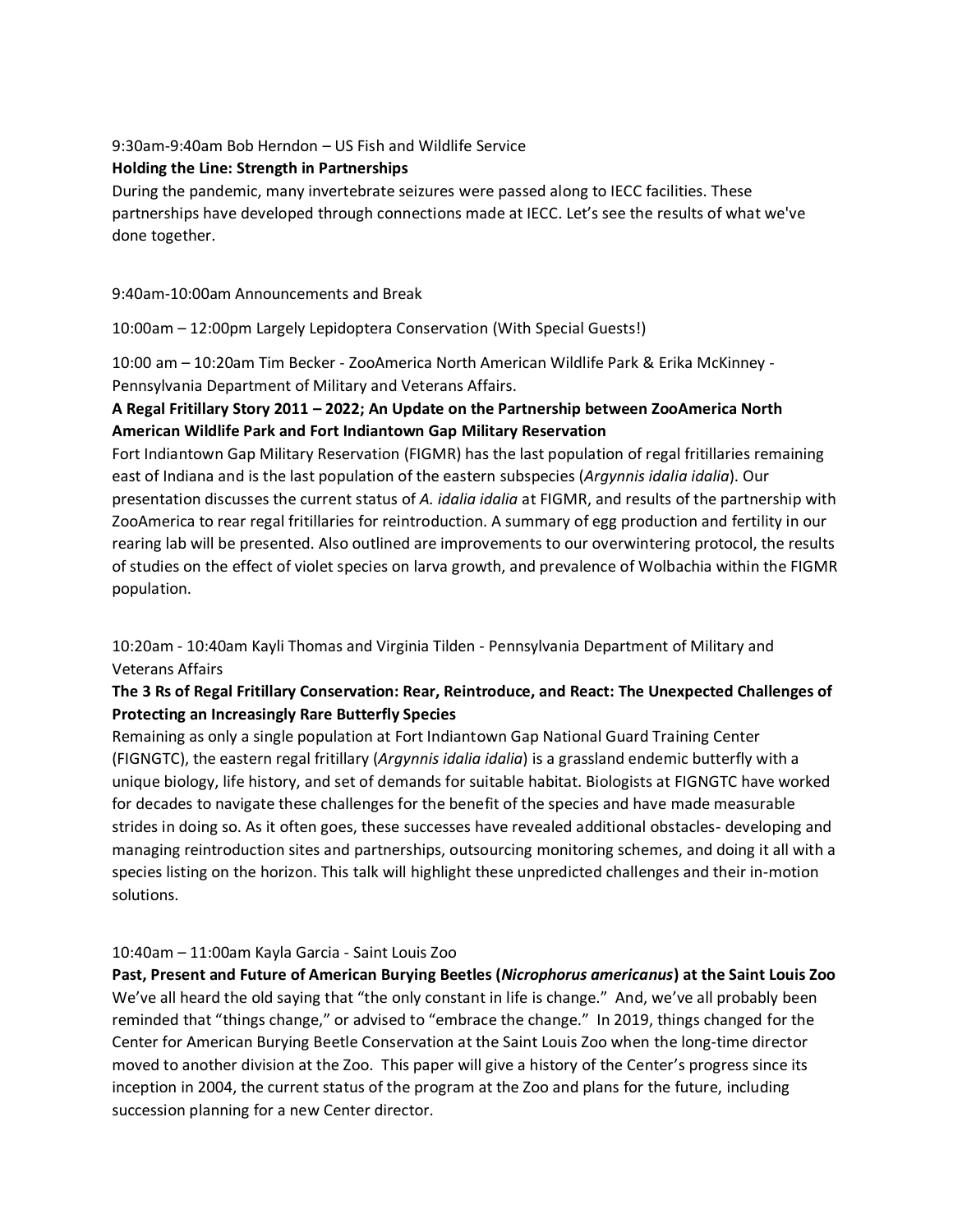11:00 am - 11:20am Kristin Rossetti and Matthew Standridge – McGuire Center for Biodiversity and Lepidoptera/ Florida Museum/ University of Florida

# **The Cost of Captive Breeding for Two Endangered Species of Lepidoptera**

Captive breeding is one of several strategies in the toolbox utilized for endangered species recovery. Often criticized for its high expense, the cost of captive breeding is significantly lower for invertebrates v. vertebrates. We compare and contrast the cost of captive breeding of two endangered species of lepidoptera: the Miami Blue butterfly (*Cyclargus thomasi bethunbakeri*) and Schaus Swallowtail butterfly (*Heraclides aristodemus ponceanus*), for the purposes of reintroduction. The unique situation of rearing two endangered species of lepidoptera allows us to leverage resources and reduce costs. In addition, our captive rearing program repurposes low tech resources, resulting in cost effectiveness.

# 11:20am-11:40am Melissa Bushell - Bristol Zoo

# **Tiny Snails Need Love Too! Collaborative Conservation of Critically Endangered Endemic Snails of Madeira**

A presentation on the joint efforts of Bristol Zoological Society, Chester Zoo and the IFCN (Madeira) to realise a conservation rescue mission to save some of the most endangered species of snail found in the Maderian archipelago. The initial focus is on Desertas Grande and focuses on four target species, but will potentially expand to cover other islands and even further species in a One Plan Approach.

# 11:40am -12:00pm Tiffany Moore – Zoo Miami

#### **Insect Conservation at Zoo Miami**

The pine rocklands is a critically endangered ecosystem, of which less than 2% of the original pine rockland habitat remains. Within Zoo Miami's property limits is the largest pine rockland preserve outside of the Everglades National Park. Two federally endangered insect species occur at the Zoo Miami pine rockland - the Miami tiger beetle and Bartram's scrub hairstreak butterfly. Zoo Miami has converted a World War II bunker into an environmentally sustainable butterfly lab, with solar panels, wind turbines and a rain catchment system. Zoo Miami conducts life history and conservation research within the lab on lepidoptera species that are native to the pine rockland. Zoo Miami conservation staff also conducts field research on the Miami tiger beetle within the pine rockland preserve.

Noon - 1:30pm COMPLIMENTARY lunch provided for conference participants

AFTERNOON WORKSHOPS

1:30pm - 4:30pm **Tarantula Keeping Basics** Led by Kiffnie Holt - Kansas State University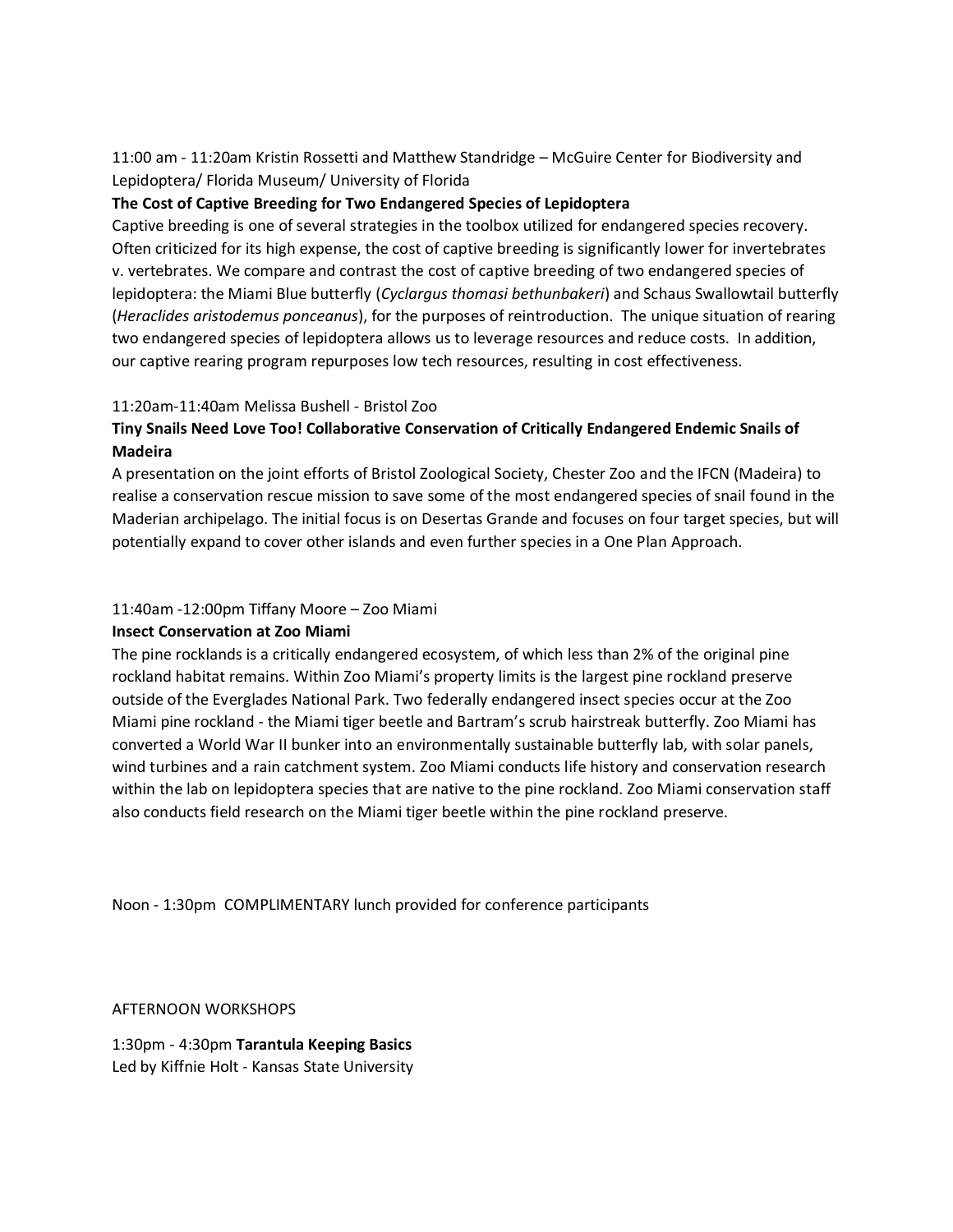This workshop will cover the basics of tarantula keeping for institutions. Tarantulas are one of the animals that are donated to zoos when seized by the USFWS. They often arrive quite small and can be challenging to raise from this stage, especially when they arrive stressed and dehydrated. When breeding of adults is the goal, it is often helpful to separate out males and females at a juvenile size so that growth rates can be manipulated. Examples of shed exuviae from adults will be presented for examination and we will practice spreading and examining juvenile exuviae under a dissecting scope.

# 1:30pm - 4:30pm **Dyeing with Cochineal Insects**

Led by Stephanie Dole – Beetlelady, LCC

Cochineal is an insect dye that has been used for centuries and has recently regained popularity as a natural dye for cosmetics, food, and textiles. In this workshop we will explore the biology and history of the cochineal bug. Participants will work with cochineal on paper to demonstrate a simple activity that can be done in educational programs. They will also dye scarves provided at the workshop using a cochineal dye bath.

#### ROUNDTABLE

# 1:30pm – 3:00pm **US Fish and Wildlife. How can we help?**

Facilitated by Robert Herndon – USFWS

A round table to let folks bring issues and dialogue with USFWS on what we can do to help folks achieve their goals, while doing it legally.

# 3:00pm - 4:30pm **Invertebrates and Universities**

Facilitated By Maia Holmes – Colorado State University

Multiple different Universities have involvement in using arthropods for education and attend IECC. I would like to get these people together to collaborate on how they manage funding, organizing events like Insect Festivals, and managing the revolving door of students.

FIELD TRIPS - Pre-registration required. All field trips should meet at Presidio Registration Desk

# **Douglas Springs Night Hike (10 Participants) – Emma Califf and Courtney Christie, Arizona Sonora Desert Museum 5:30pm-9:30pm**

You've seen the Sonoran Desert during the heat of summer, but have you seen it come to life at night? Join Arizona-Sonora Desert Museum keepers Emma Califf and Courtney Christie for a leisurely night hike and discover the new world that comes alive under the stars. Nestled in the foothills of the Rincon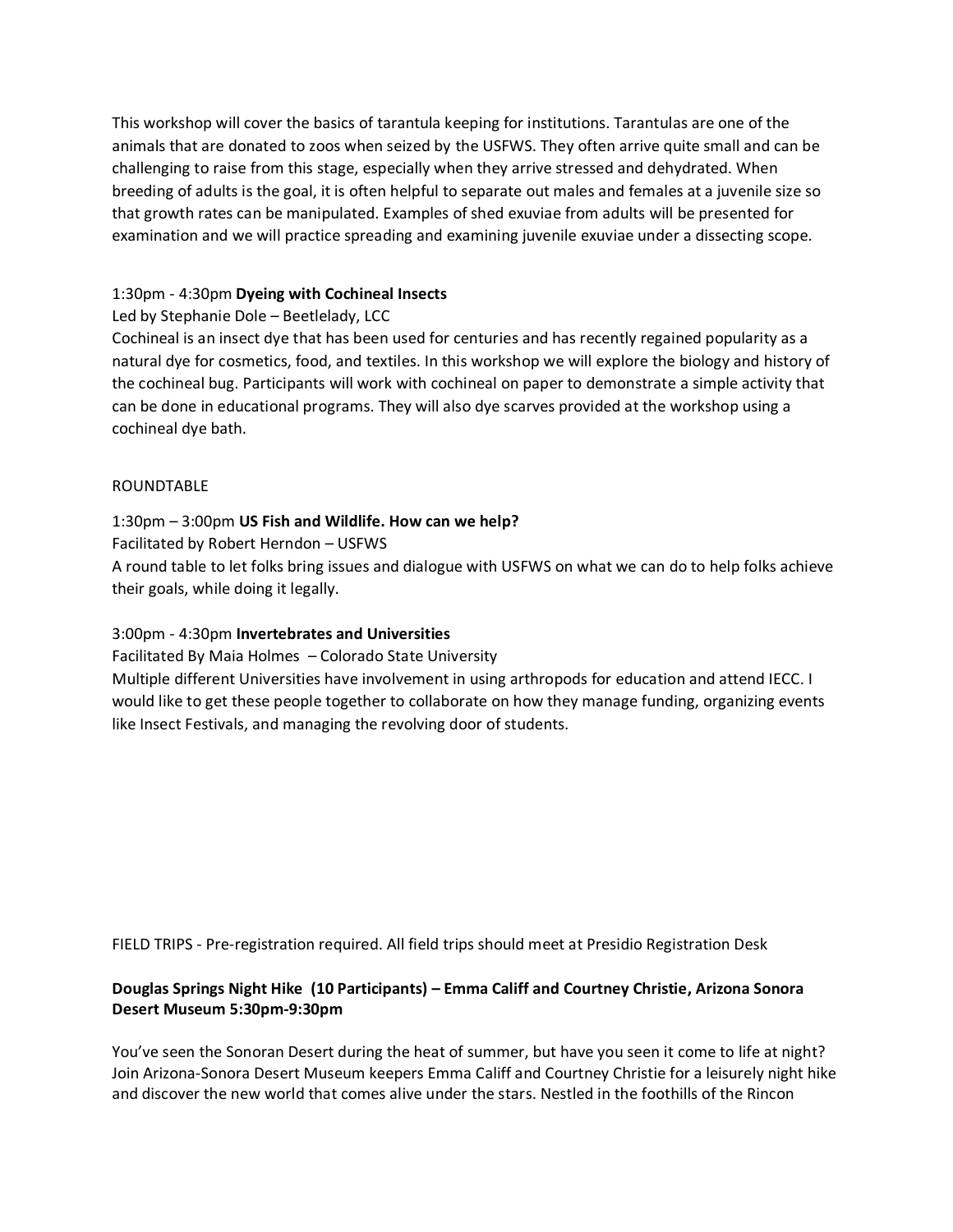Mountains, just up the street from Saguaro National Park East, Douglas Springs contains a high diversity of flora and fauna. When the sun goes down and the temperature drops (a little), we have a chance to see (not collect) a wide variety of native invertebrates, including but not limited to tarantulas, sun spiders, and scorpions, in addition to the extraordinary local herpetofauna, like Gila monsters, rattlesnakes, and toads. Wear closed-toe shoes, bring plenty of water, and bring a headlamp or flashlight if you have one. (We will supply extras). No collecting.

#### 7:00pm – 9:00pm **INSECT TRIVIA AND GAME NIGHT**

# **Thank You To Our Bronze Level Sponsors:**



Audubon Nature Institute Celebrating the Wonders of Nature

# CAROLINA® www.carolina.com

**Friday, July 29** 

7:00am - 4:00pm Silent Auction

7:00am - 4:00pm Registration -- Registration may close during paper sessions and lunch.

PAPER SESSIONS

8:00am Welcome and Announcements

8:10am - 9:50am Let's Study That!

8:10am – 8:30am Joseph Genovesi and Karen Verderame – Hopewell Valley Central High School and Academy of Natural Sciences

# **What do** *Danaus***,** *Diapheromera* **and Dyslexia All Have in Common?**

Besides the fact that we can't spell any of them- they are part of an exciting new pilot project. Presented in October during Dyslexia Awareness Month, the program will introduce elementary students with dyslexia to the wonders of entomology while encouraging them to practice reading and writing skills. We will brainstorm ideas for this exciting new program and share how your institution can join us in introducing students with diverse learning styles to the field of science including entomology.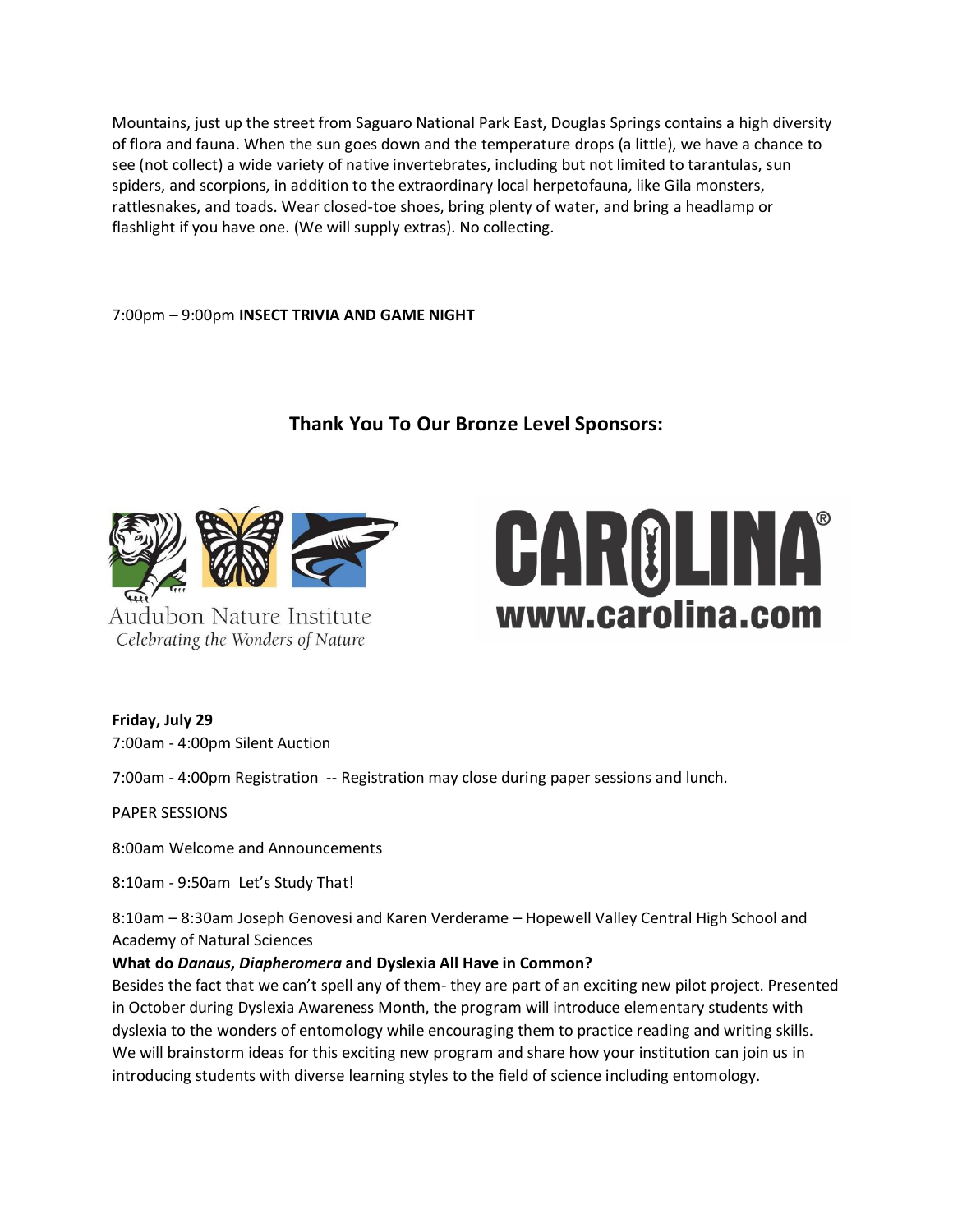# 8:30am – 8:50am Emily Justus & Gwen Pearson – Purdue Entomology

# **The Insect Festival Evaluation Project: Preliminary Results from Bug Bowl 2022**

The Insect festival evaluation working group was formed in late 2019 to try to develop best practices and a common evaluation for the estimated 50+ insect festivals in the USA. 2022 marked the first formal evaluation of Bug Bowl in 32 years (!?) of both volunteers and visitors. This evaluation serves as a pilot case for the working group.

# 8:50am-9:10am Ren Garcia-Hellmuth - Colorado State University

# **Teaching Genetics with Isopod Morphs**

During the Spring 2022 semester, Colorado State University piloted a lab activity using isopod morphs to teach basic genetics in a high-enrollment introductory biology lab. This paper will detail the process of developing this activity, use of live isopods in teaching, outcomes, and future improvements to this activity.

9:10am-9:30am Jacqueline Genovesi, Kimberly Godfrey, Aisha Doucoure, and Nia Murphy- The Academy of Natural Sciences of Drexel University

# **Diversifying the Field: Encouraging Young Black and Latinx Women to Pursue STEM**

What do young women, especially young women of color, want and need in an internship and mentoring experience? The Academy will share 40 years of experience from its Women in Natural Sciences program and current research findings from its NSF project. Learn first-hand from program staff and students what works and what doesn't when mentoring and encouraging young women to pursue careers in STEM. Staff and students will share experiences of using the creepiest of critters as the first inspiration to step out of their comfort zone only to grow into confident, STEM proficient young women and future STEM professionals.

# 9:30am-9:50 am Announcements and Break

9:50am – 11:20am Igniting a Passion for Arthropods 9:50-10:10 Stephanie Dole - Beetlelady, LLC

#### **Pop-Up Museum**

Follow Beetlelady, Dr. Stephanie Dole, on her journey to develop a completely portable museum that can be set up in any space. The Pop-Up Bug Museum debuted in November 2022 and is an interactive exhibit about terrestrial arthropods that is available to rent for schools, museums, and events. It features specimen displays, graphic banners, activities, and live arthropods.

# 10:10am – 10:20am Margaux Judkins – Thanksgiving Point Institute (short)

# **Growing Appreciation for Invertebrates Through Community Insect Collection**

How do we grow appreciation for invertebrates in our communities? Thanksgiving Point's Butterfly Biosphere recently started a unique program to encourage exploration and further understanding of invertebrates. The Community Insect Collection and Trading Post intends to grow appreciation for invertebrates in our community by inviting guests to contribute their own photo observations or found specimens. Through facilitated discussion, participants practice science skills such as observation, record keeping, research, and curiosity. Come hear how this program was organized and what we're learning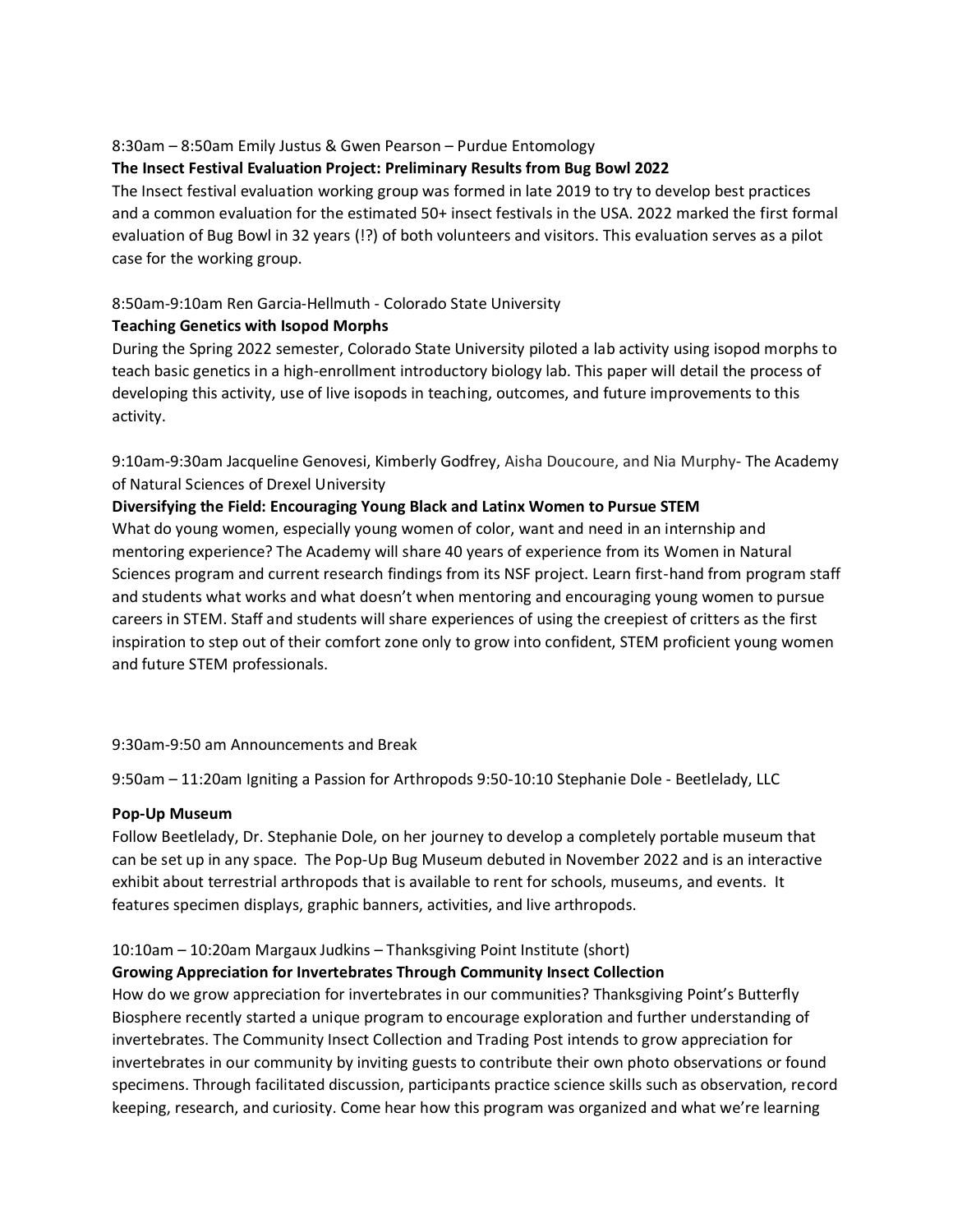about how it affects participant critical thinking, conservation-mindfulness, and further investigation of the natural world.

#### 10:20-10:40 Michael Chao – Student

#### **The Japanese Insect Culture**

Insects have been considered pests in the U.S., with many fearing their existence. However, they are widely revered in Japan. The favorite summer activity for Japanese is to catch the famous Japanese Rhino Beetle. Japan's enthusiasm for insects has grown to almost cult-like popularity with dozens of insect stores selling hundreds of live invertebrates from all over the world. The hobby has even prompted a famous beetle arcade game and an animated series on television. This session will discuss the Japanese insect culture with anecdotal stories, actual specimens, and the many insect gadgets and tools used in Japan.

#### 10:40am-11:00 Clayton Leopold - Moody Gardens

#### **Invertebrate Gallery Renovation- and the Challenges that Came Along with It.**

Building a new exhibit can be challenging, renovating an exhibit with existing animals is a whole other ball game. Moody Gardens decided to renovate our rather empty exit gallery to display the underserved Invertebrates in our collection. The renovation will take our current species count of 9 (not counting feeders) to around 60. I would like to present how our process went, what we did wrong, and what we got right. The challenges of disinterest by the board, the pandemic, and short timelines are sure to make for an exciting presentation!

#### 11:00am-11:20 am Paige Howorth – San Diego Zoo

#### **Emotional Design and Invertebrates: Spineless Marvels 2.0 at the San Diego Zoo**

Wildlife Explorers Basecamp, San Diego Zoo's newest experience, is heavily focused on all-ages play and the little things that run the world. Using technology, innovative habitat design and even the smell of dirt, the McKinney Family Spineless Marvels is the centerpiece. Leveraging the concepts of emotional design, new possibilities for guests to engage in the world of invertebrates within are explored.

#### ROUNDTABLE

#### 11:20am - 12:00pm **USDA Permitting for Insect Zoos and Butterfly Houses**

Facilitated by Wayne Wehling and Kirk Martin - APHIS - USDA APHIS PPQ The USDA permitting round table will be an opportunity to discuss changes to permitting requirements that affect the Arthropod exhibit community in the United States. Significant new changes may be in place by conference time. This gathering is an opportunity to ask questions, get answers, and seek change.

12:00pm -1:30pm COMPLIMENTARY lunch provided for conference participants

#### AFTERNOON WORKSHOPS

1:30pm - 4:30pm **Butterflies and Odonates: Getting Started with New Community Science Programs** Led by Doug Taron - Chicago Academy of Sciences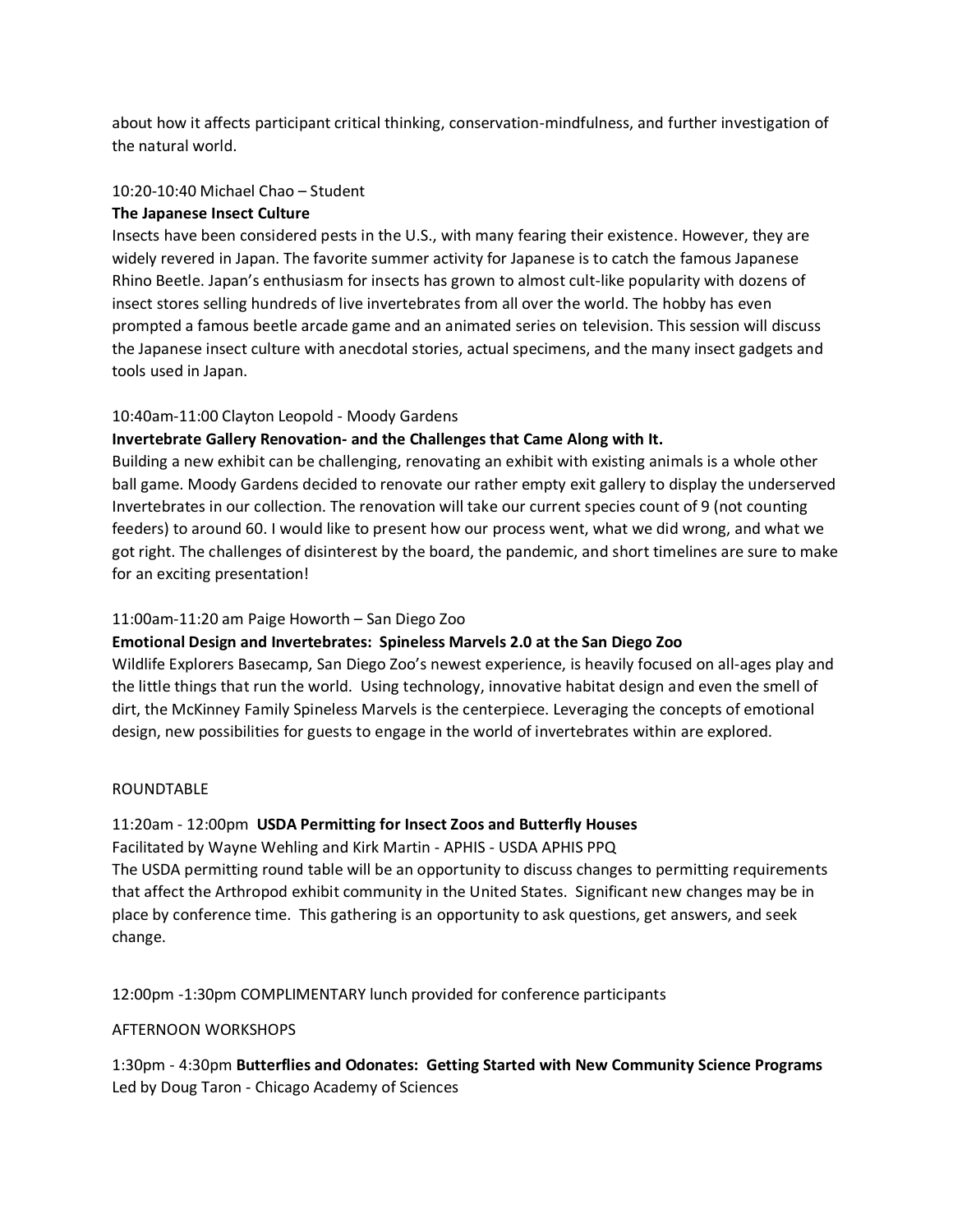Do you want to increase your institution's community outreach and involvement? A butterfly or dragonfly monitoring network may be just the thing. We will explore all aspects of setting up a program that collects data with the Pollard Survey technique. Topics covered will include volunteer recruitment and training, connecting with diverse communities, data management, interfacing with consumers of your data, mapping, and a whole lot more. The workshop will include hands-on exercises both online for data management and mapping methods and outdoors for setting up and running a survey route. It's fun and easy!

# 1:30pm - 4:30pm **Natural Born Botanists**

Led by John Randall Watts - Texas Discovery Gardens Insects make the best botanists. This workshop is geared toward entomologists who oftentimes have never taken a botanical or horticultural course. Learn about how to identify flowering plants to family and how insects can help you narrow down what the plant is that they are on.

#### ROUNDTABLE

# 1:30pm - 3:00pm **Invertebrate Welfare Roundtable**

Facilitated by Erin Sullivan, Woodland Park Zoo and Paige Howorth, San Diego Zoo. This informal discussion will be focused on applying established concepts of animal welfare to enhance the lives of invertebrates in managed care.

#### EVENING EVENT

7:00pm - 10:00pm **Black Lighting the Night Away** We will provide all the equipment for a black light sheet and mercury vapor light setup. Participants will be able to pursue moths, wasps, scorpions, tarantulas, etc!

# **Thank You To Our Round Table and Paper Session Sponsors:**



E-Mail: AskArtie@aol.com Phone: (720)-872-6262

# P.O. Box 33084 Northglenn, CO 80233-0084 USA http://kallimaconsultants.squarespace.com/

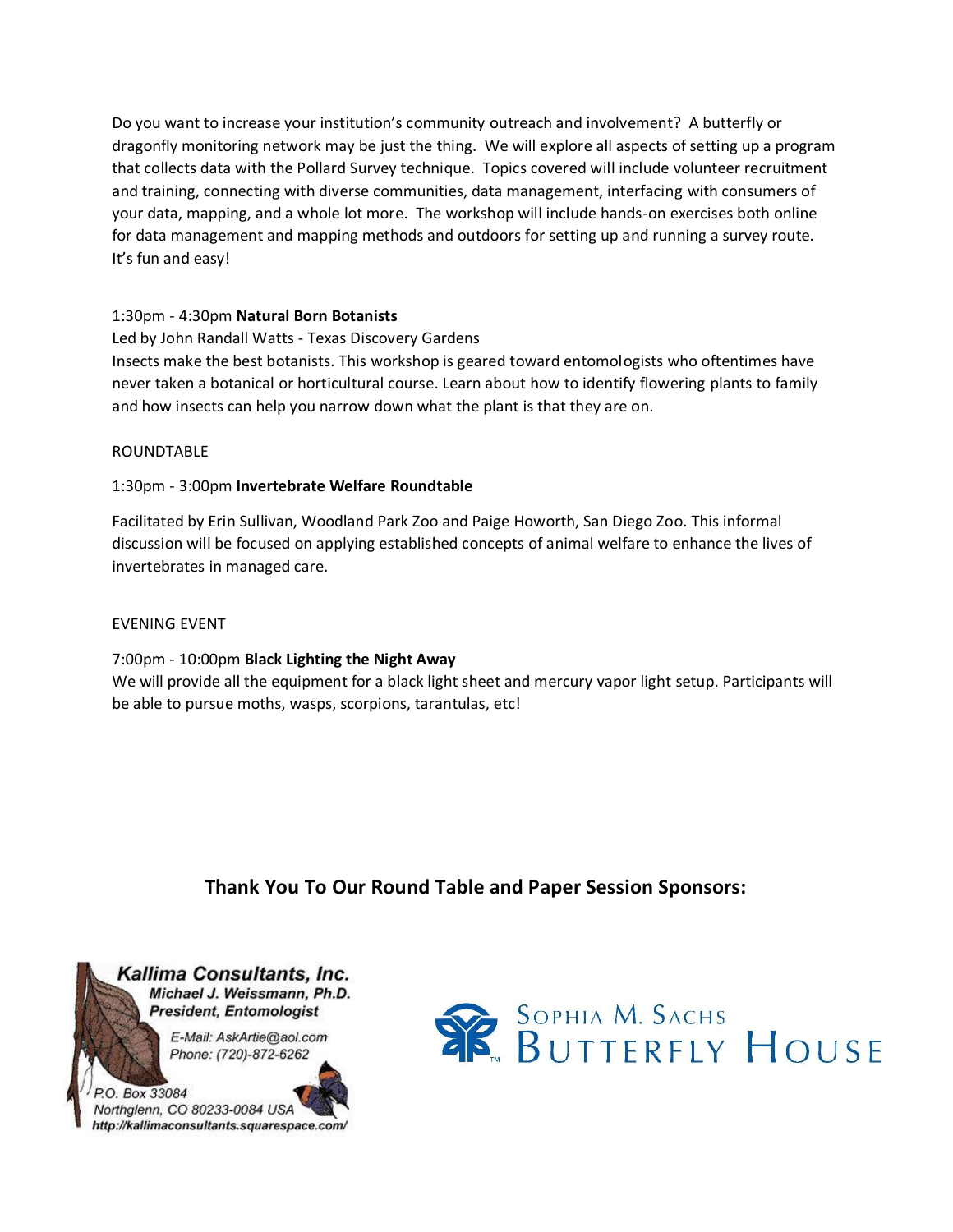

#### **Saturday, July 30**

7:00am - 1:00pm Silent Auction

7:00am - 1:00pm Registration -- Registration may close during paper sessions and lunch.

PAPER SESSIONS

8:00am Welcome and Announcements

8:10am - 9:30am Invertebrate Natural History and Managed Care

#### 8:10am - 8:30am Julie LaTurner, Houston Zoo

#### **The Utilization of a Grilling-Pellet Based Substrate for Beetle Larva Rearing at the Houston Zoo**

The Houston Zoo began utilizing a grilling-pellet fermented substrate in 2020 to see if this helped with quality of beetles reared. This paper will cover the recipe for this substrate, the species reared, the time reduction for beetle rearing, and future goals for the utilization of this important substrate.

# 8:30am - 8:50am Zack Lemann, Audubon Butterfly Garden and Insectarium

#### **Cuckoo for Katydids**

The Oblong-winged Katydid (*Amblycorypha oblongifolia*) is typical of most insects in this group in that it usually mimics a leaf in both shape and color. However, nature will, on rare occasion, produce individuals that are pink, yellow, or brown. Our insectarium's efforts to initiate and maintain a breeding group of brightly colored katydids met with good success about a dozen years ago, but we lost that colony. But a resurgence is underway, with recent progress highlighted here.

8:50-9:10 Lawrence Reeves - University of Florida, Florida Medical Entomology Laboratory **The Natural History of Mosquitoes**

Mosquitoes are among the most recognizable insects to human beings around the world. And, as vectors of disease-causing pathogens and as biting pests, they are among the most hated. Indeed, mosquitoes have had an outsized impact on our species throughout history, likely greater than any other taxon of wild animals. Despite this, mosquitoes remain poorly understood by the public. Educating people about mosquitoes can serve multiple purposes, from helping to reduce mosquito populations around homes and protecting against mosquito bites and mosquito-borne disease, to increased appreciation for beneficial insects, including some mosquito species, to heightened awareness for biodiversity more broadly.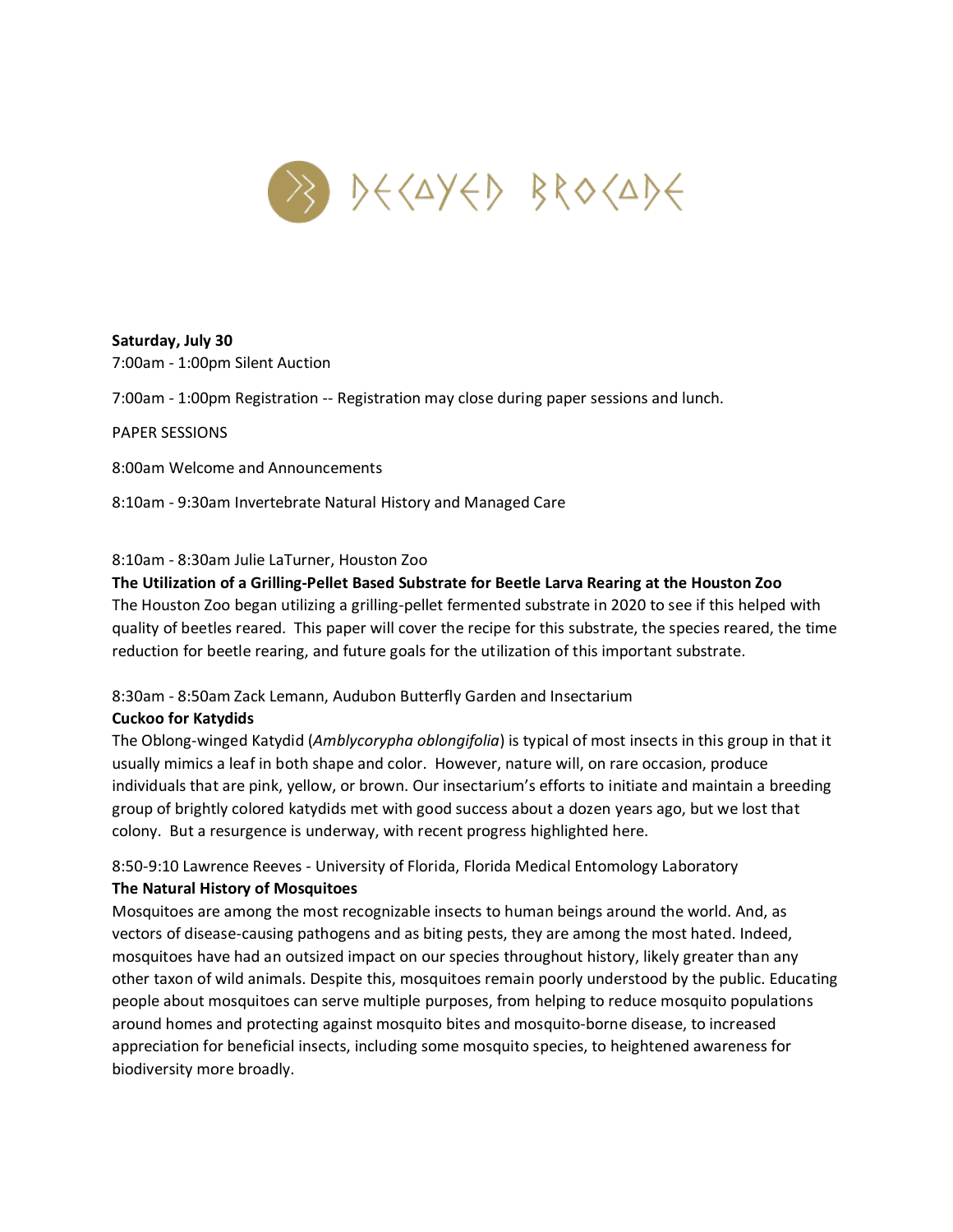#### 9:10am-9:30am Nicholas Milone - Disney's Animal Kingdom®

### **Hunting for a New Species of Spider to Train**

Following the success of our jumping spider (*Phidippus regius*) training, we were on the "hunt" for a new species to model the target training project. We decided to continue the spider training program with our huntsman spider (*Heteropoda venatoria*). Huntsman spiders prefer dark, spots where the can use their speed and strong chelicerae to ambush prey. Given their almost polar opposite feeding and hunting strategies along with the differences in eyesight we investigated whether a huntsman spider can be trained to a laser light as successfully as a jumping spider.

# 9:30am - 9:50am Announcements and Break

#### 9:50am -12:00pm We (Dorsal) Heart Invert Welfare

# 9:50am - 10:10am Tayler Dorleus - Laura Stalter, Disney's Animal Kingdom

# **Does Environmental Complexity Impact Tarantula (***Grammostola pulchra***) Behavior?**

Providing a complex habitat is crucial to sustaining animal welfare, as it has been associated with improved health and behavior outcomes. The effect of environmental complexity on invertebrates has not been well studied. This research aims to evaluate the behavioral response to exhibit design in tarantulas. We compare the behavior of Brazilian Black Tarantulas (*Grammostola pulchra*) after living in their typical, standard enclosure with their behavior after living in a more complex, enriched enclosure by using a combination of behavioral studies. The results will advance our understanding of tarantula care and welfare in human care. In this presentation, we will discuss the current husbandry processes at Disney's Animal Kingdom®, provide an outline of this study's process, and share preliminary results.

# 10:10am -10:20am Veronica Crump - Thanksgiving Point (short)

#### **The Effects of Handling Stress on the Welfare of** *Eurycantha calcarata*

*Eurycantha calcarata*, known as the Giant Stick Insect or New Guinea Walking Stick, are commonly exhibited in insect zoos, and are sometimes used as ambassador animals due to their relative ease of care and impressive size. The effects of handling on welfare are poorly understood. This paper will describe a welfare study begun at Thanksgiving Point's Butterfly Biosphere in January 2022 assessing the effects of handling on growth rate, longevity, and fertility; and it will share the results discovered in the first six months, namely behavioral and growth rate differences noted thus far.

# 10:20am – 10:30am Marissa Harrison - Thanksgiving Point Butterfly Biosphere (short)

#### **Overcoming Rearing Challenges for the Philippines Leaf Insect,** *Phyllium philippinicum*

This presentation will describe a rearing protocol for the Philippines Leaf Insect, *Phyllium philippinicum*, that the entomology team at Thanksgiving Point's Butterfly Biosphere has recently trialed with success. We've historically experienced challenges in rearing hatchlings past the 2nd instar in multiple species of *Phyllium*. In December 2021, losing most of our hatchlings yet again, we initiated a combination of changes to minimize light exposure, reduce handling stress during servicing, and increase access to host plants in the enclosure. These changes yielded immediately perceptible improvements and reduced the mortality rate from 73% to 33%.

10:30am - 10:40am Nathan Brockman Reiman Gardens - Iowa State University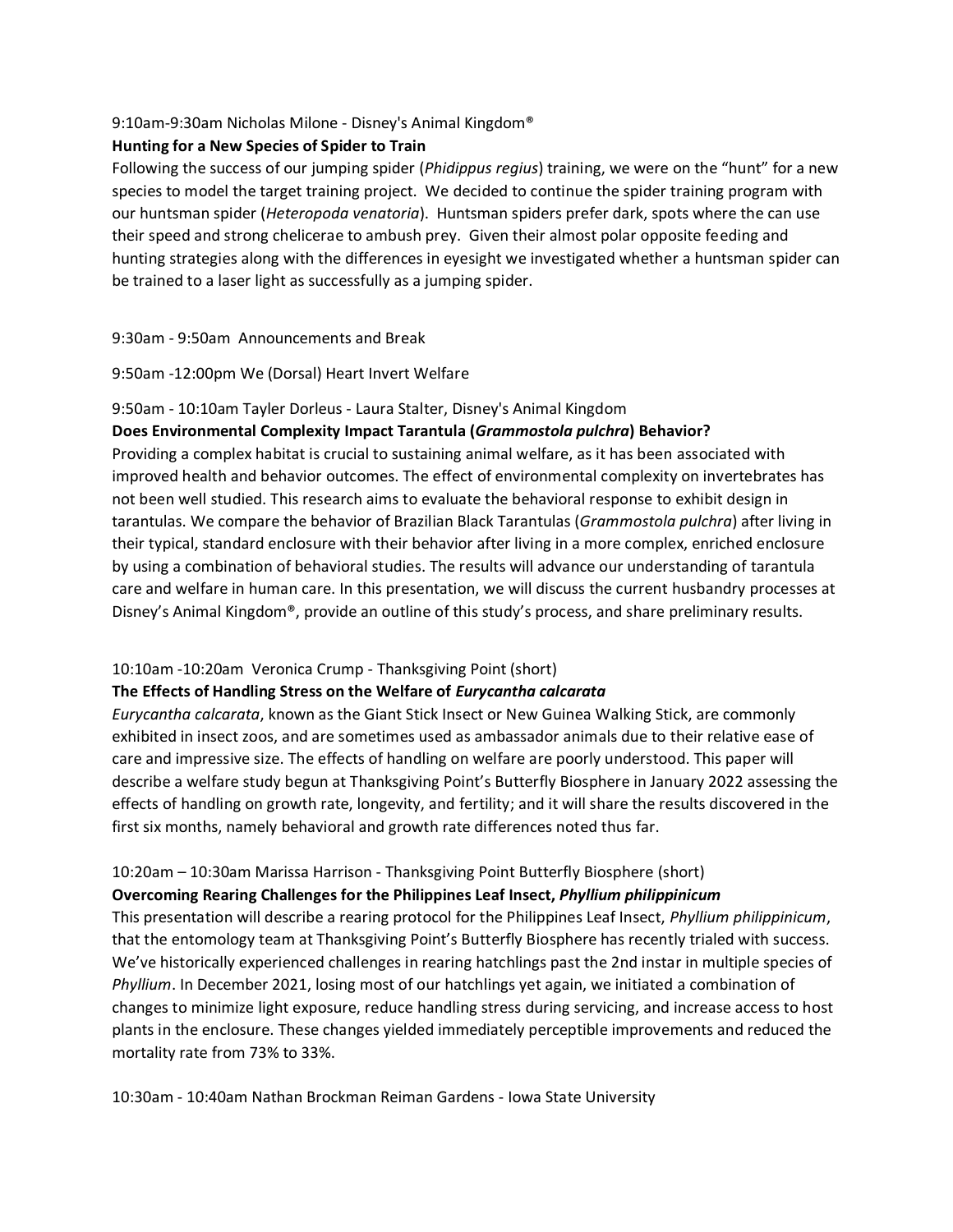# **You Need Moth Flies (Psychodidea) at Your Institution**

Moth Flies (Psychodidea) make for a great feeder insect and should be utilized more at institutions. Learn how to obtain a founder population and method that allows you to rear large number with minimal inputs.

HUSBANDRY/WELFARE BREAKOUT SESSION

10:40am - 12:00pm

The Husbandry Break Out session is organized to promote the discussion of husbandry in our industry, and to expand on the topics presented in the preceding paper session. All are welcome to join! -- Facilitator Erin Sullivan - Woodland Park Zoo

#### ROUNDTABLE

1:30pm - 3:00pm Animal Browse/Vegetation Needs

Browse for invertebrates is very important, if not critical. This would be a round table to help each other with what types of browse we have been successful with and for what species. Lets share successes, surprises and challenges to supplying our collections with browse, not only for bug keeping veterans, but also for those new to the field.

Facilitated by Erin Sullivan, Woodland Park Zoo and Julie LaTurner - Houston Zoo

#### **WORKSHOPS**

1:30pm - 4:30pm Feeding Invertebrates - Brewing for Bugs!

Led by Kathryn Hokamp – Little Bug House

Learn to ferment fruit, mix specialized butterfly nectars, make beetle jelly, and more! Have you made rock candy for butterflies? Do you know what yeast to ask for at your local craft brewing store when the brew is for bugs? What do you do when your facility gets a 50-pound donation of ripe pears? Learn about the nutritional needs of various invertebrates and how to meet those creatively! This workshop will mostly focus on butterflies and omnivorous terrestrial invertebrates, but we will talk about gut loading those feeders and good plants to grow for your herbivores as well!

#### BANQUET

6:00pm – 9:00pm Final Silent Auction bids, Cash Bar and Banquet